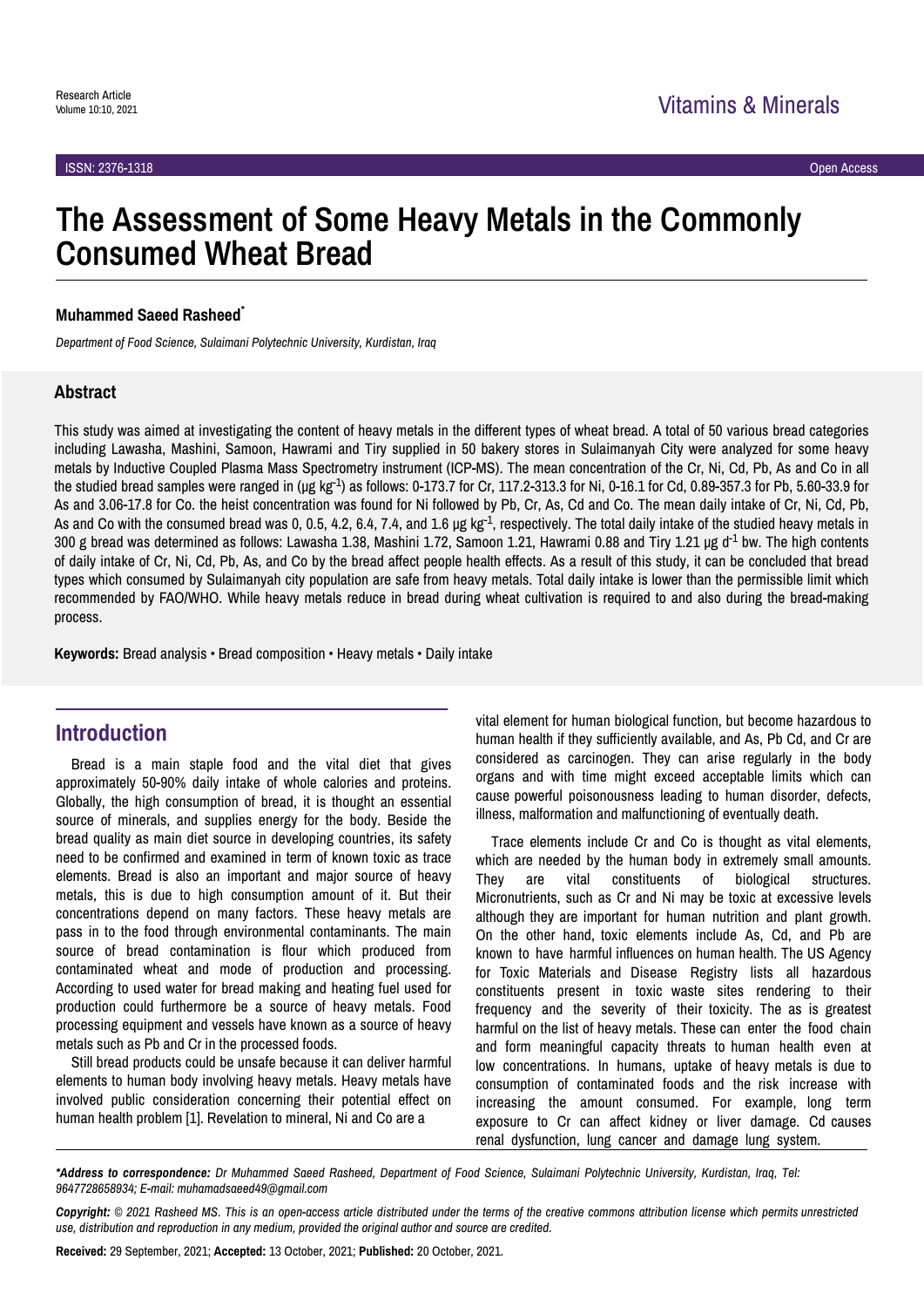Lead leads to serious or chronic damage to the nervous system behavioral diseases. Nickle affects lung cancer, respiratory failure, birth faults, heart illnesses and asthma. Arsenic causes tumors of lung, bladder and skin. Cobalt affects asthma, pneumonia, heart issues, thyroid damage, vomiting and nausea at raised levels. Thus, the risks related with metal contamination in foodstuffs are of famous concern [2]. Several researchers have approved searches on the concentration of heavy metals in many nutrient supplies in several parts of the world. Bread as a staple food in many homes worldwide, there have been lack of information about its heavy metals concentration.

The aim of current study is to evaluate the safety of bread produced in Sulaimanyah, Iraqi Kurdistan. Selected bread samples manufactured Within Sulaimanyah province will be studied for the presence of selected heavy metals. The heavy metals to be determined include Cr, Cd, Pb, Ni, As, Co. Observing of heavy Metals in breadstuff supplies is required for issues of public health concerns.

# **Materials and methods**

#### **Sampling**

In the current study, 50 samples of several types of bread which prepared for selling were collected from different bakeries at seven locations in Sulaimanyah province, Iraqi Kurdistan in 2017, This study was achieved by two replicates. There are various kinds of bakery in Kurdistan region. These bakeries produce numerous types of bread such as Lawasha, Mashini, Samoon, Hawrami, and Tiry. In selected bakeries two slices of these breads were randomly collected from 50 bakeries. The samples were stored in clean paper bag labelled and transported to laboratory of Halabja Agriculture technical college of Applied Science.

#### **Sample preparation and analysis**

At laboratory, all bread samples were air dried for three days at room temperature in a clean laboratory atmosphere before subsample taken from each type of bread according to their preparation process and fermentation time. The dries bread samples were milled using electric mixer and stored in clean polyethylene bag with 50 mL capacity. About 10 g of samples were transported to the University of Nottingham, UK. About 0.2 g of finely ground samples was digested under microwave heating for about 45 min at 2MPa in 4 mL HNO3 (68%) and 2 mL H2O2. The digested samples were diluted to 20 mL with Mili-Q water and stored in universal tube further analysis. All acids were either Analytical reagents (AR) or Trace Analysis Grade (TAG) form Fisher scientific, UK. The concentration of Cr, Cd, Pb, As and Co was measured by ICP-MS (Thermo-Fisher Scientific, ICAP Q, and Germany). The digested batch included three practical blanks and three samples of the certified reference material (Tomato leaves) for quality assurance at laboratory of the University of Nottingham, UK.

#### **Calculation of the heavy metals daily intake**

The daily intake of heavy metals through bread consumption was calculated using equation.

$$
DI_{TM} = \frac{C * DI_{Bread}}{B.W} \dots \dots \dots \dots \dots \dots Eq. 2.1
$$

Where DITM is daily intake of trace metal ( $\mu$ g kg d<sup>-1</sup>), C is trace metal concentration in bread (mg  $kg^{-1}$ ). Dibread daily intake of bread by adult, and B.W is body weight (kg) in this study the body weight was considered to be 70 kg. An average daily consumption of 300 g of bread was assumed. This method was improved since bread is eaten as a traditional breakfast meal and as in-between meal snacks by majority of Iraqi people.

#### **Statistical analysis**

Data were subjected to one-way ANOVA, including heavy metals concentration and bread types. When significant differences were found in ANOVA, means compared using Least of Significant Difference (LSD) test at  $p \le 0.05$ . All analysis was performed using SPSS v.22 for Windows.

# **Results and Discussion**

#### **Trace elements concentration**

In this study, we investigated the concentration of some heavy metals and their daily intake in 50 different bread samples collected from bakeries of Sulaimanyah city. The concentration of the selected heavy metals in the studied bread samples, a significant difference was found between bread types under ( $p \le 0.05$ ). Generally, metals concentration in food depend on some factors such as soil type, pH, organic matter and soil clay contents which have main role on heavy metals bioavailability. Furthermore, application of chemical fertilizer and pesticide to wheat area and environment pollution. The high concentration of heavy metals can cause many health problems such as skeleton and nervous system, renal and cardiovascular diseases [3]. These heavy metals are also implicated in teratogenesis, mutagenesis and carcinogenesis. Some researches in the food contaminants field have been issued. The current study performed on some heavy metals content in selected common bread consumed by Kurdistan population which evaluates their quality.

#### **Chromium**

Of all 5 bread types Cr concentration is below than limited detection of 1000  $\mu$ g kg<sup>-1</sup>. By bread types, the average concentration of Cr in (µg kg-1) obtained followed the order: 64.9 for Samoon, 63.3 for Tiry, 36.5 for Hawrami, 24.5 for Lawasha and 15.1 for Mashini. It even relatively high which make bread dietary unfavorable, when not reflecting the addition of heavy metals during process. Slightly similar Cr concentration in bread from 27.3 to 67.3  $\mu$ g kg<sup>-1</sup> were reported for 152 white bread samples which studied. The concentration of toxic and essential elements in Lebanese bread and reported 100  $\mu$ g kg $^{-1}$ for Cr content. A range of Compared to those reported, the concentration of Cr in the studied bread types is in the range reported globally. However, the results are lower than Cr concentration of  $700-2800$  and  $860-2300$  µg kg $^{-1}$  for Barbari and Sangak bread types separately reported by Iranian population. The high variation of Cr in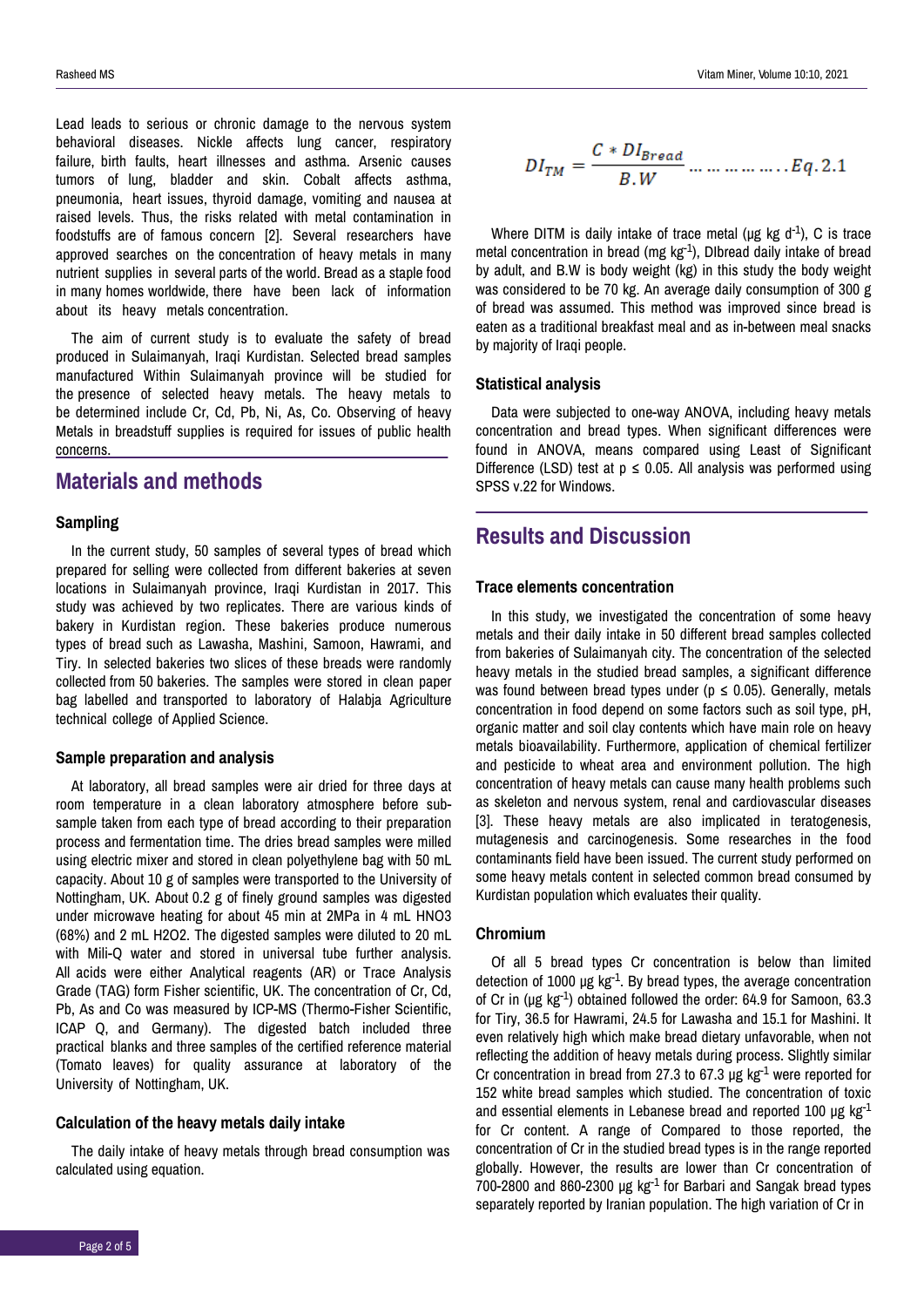#### **Nickle**

Nickle is one of essential elements which required by human body for activate body enzymes. But if the concentrations of Ni exceed the allowed limits it may make toxic results in human. Its toxicity at higher levels is more outstanding. The very widespread antagonistic health effect of Ni in humans is allergic reaction. The average concentration of Ni obtained were 243.7 for Tiry followed by 194.0 for Hawrami, 177.4 for Samoon, 166.2 for Lawasha and 149.2 for Mashini, which indicate high concentration of Ni in the studied bread samples. A significant difference was found between bread types under (p  $\leq$  0.05). Higher concentration 916  $\pm$  64 µg kg<sup>-1</sup> in bread reported by reported  $1292 \mu g kg^{-1}$  of Ni in white bread consumed by Lebanese population. Compared to those reported, the results of this study indicate that the concentration of Ni in bread types is in the lower range compared to those reported. Variation in Ni concentration between bread types could be an influence of equipment which used during the bread making process. A similar observation was reported. Furthermore, may be due to used water and soil type of grown wheat.

### **Cadmium**

The average Cd concentration in  $(\mu g \kappa g^{-1})$  in bread types were 11.5 for Hawrami, followed by 7.36 for Lawasha, 7.05 for Tiry, 4.88 for Mashini and 3.23 for Samoon. An acceptable limit of Cd in food is 50  $\mu$ g kg<sup>-1</sup>. From the result achieved all the bread samples analyzed had Cd concentration below allowable limit. The average Cd concentration in bread samples found in the current study is lower than the average concentrations of this element informed for bread and cereals reported. And also, higher Cd concentration is informed in the literature with values between 10-30 μg  $kg<sup>-1</sup>$  in white wheat bread reported. Average Cd concentration of 16.21  $\mu$ g kg<sup>-1</sup> for seven bread baked with electricity operated bakeries in Jordan. Subsequently, it can be proposed that the presence of this metal is not due to the baking process but may have derived during wheat growing due to application of phosphate fertilizer which is contain significant level of Cd [4]. This is caused presence significant concentration of Cd in bread produced with wheat flour. The concentration of Cd in bread powerfully affected by environmental conditions and the conditions of cultivation area such as application high amount of fertilizers and pesticides. However, low concentration of Cd in studied bread samples may be approved to its lower content in soil. The concentration of Cd in wheat grain is highly associate with its content in grown soil which indicated that wheat adopt Cd from soil.

#### **Lead**

The average Pb concentration in ( $\mu$ g kg<sup>-1</sup>) found were 118.4 for Tiry followed by 58.1 for Hawrami, 15.7 for Samoon, 14.6 for Lawasha and 8.36 for Mashini, which indicate high variation between bread types. An acceptable limit of Pb in food is ranged from 200 to 2500  $\mu$ g kg<sup>-1</sup>. Results of this study discovered that all the bread samples had Pb concentration below permissible limit. Lead concentration in bread samples of current study was less than those

reported. They reported Pb concentration of 375-2887.2 and  $340-3130$  µg kg<sup>-1</sup> for 40, 15 bread samples in Iran and Nigeria respectively. Pb concentration between 340-3030  $\mu$ g kg<sup>-1</sup> for 15 white bread samples. Compared to those reported the Pb concentration is less than the range reported globally. Pb accumulation occur when high level of this element present in the soil. This suggests that the fields in which the wheat was cultivated were not to be polluted by Pb. The bread samples of our study are safe in regard to Pb concentration. However, the variation of Pb concentration in our studied bread samples may be due to equipment used to produce each type of bread. Trace element concentration in Iraqi bread and they reported that Pb increased during bread making-process due to used equipment and efficiencies used in bakeries.

#### **Arsenic**

Generally, the average range of As in ( $\mu$ g kg<sup>-1</sup>) were 19.6 for Samoon, followed by 18.0 for Tiry, 10.6 for Mashini, 10.5 for Lawasha and 9.27 for Hawrami, with the lowest in Mashini bread and the highest Samoon bread. Variations in As concentrations in bread samples are recognized to be determined by genetic differences on the one hand, and soil characteristics on the other hand. The as concentration found in our samples in overall agree well with those reported in previous studies. In a survey on market bread conducted a range of 0 to 12.5  $\mu$ g kg<sup>-1</sup> in Iran Barbari bread type, a range from 9 to 48 µg kg<sup>-1</sup> in bread wheat (average 15 µg kg<sup>-1</sup>) and the highest level 400  $\pm$  7 µg kg<sup>-1</sup> in white pita bread reported. Slightly higher ranges were reported for Lebanese bread (29-37 µg  $kg<sup>-1</sup>$ ) and for for yam composite flour bread (10-30 µg kg<sup>-1</sup>). Arsenic is toxic elements. Intake high amount causes gastrointestinal symptoms, serious disruptions of the cardiovascular and essential nervous systems, and finally death. Furthermore, the results of this study indicated that the concentration range of this toxic element was within allowable limit in 100  $\mu$ g kg<sup>-1</sup> bread recommended.

#### **Cobalt**

Cobalt is vital to life only in small quantity. The average Co concentration in ( $\mu$ g kg<sup>-1</sup>) in the studied bread types were 12.7 for Tiry followed by 12.6 for Samoon, 9.78 for Hawrami, 8.30 for Lawasha and 6.03 for Mashini, a significant difference was found between bread types ( $p \le 0.05$ ). All the studied samples had Co content lower than permissible limit for Co 30  $\mu$ g kg<sup>-1</sup> in foods recommended. Thus, all the studied samples in this study were safe concerning Co content. Average Co concentration was  $91 \mu g kg^{-1}$  for seven Lebanese bread type. Trace metals concentration in bread samples and reported average of 30-100  $\mu$ g kg<sup>-1</sup> of Co for bread loaves in Nigeria. Compared to those reported, the Co concentration in studied bread types in lower range reported globally. But, as shown there is variation between bread types again it may be due to flour type, soil type of growing wheat grain and baking process (Figure 1).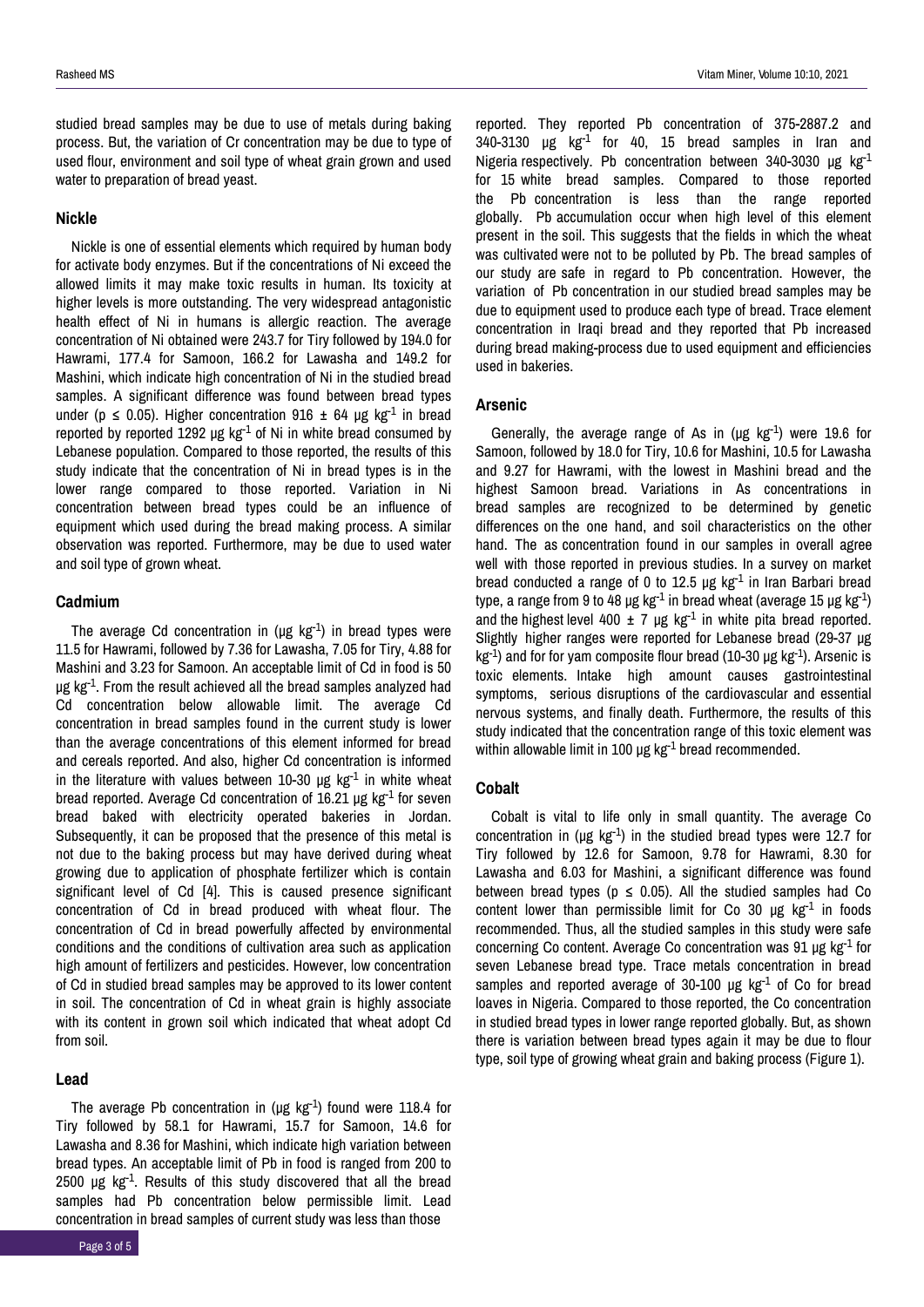**Figure 1:** The concentration of the studied heavy metals in different bread types (no=50) consumed in Sulaimanyah province, Iraqi Kurdistan.



The variation in selected heavy metals detected in this study may be attributed to variations in composition of flour products from wheat and environmental situations under which this cereal was grown.

Wheat variety, growing conditions, and location are all factors that may cause differences in the bioavailability of heavy metals.

The wheat growing area in the Kurdistan Region amounts to about 570,000 ha; approximately 500,000 t is harvested every year and wheat production is mostly rain-fed.

Wheat grains which studied bread types derived from are grown in different environmental location and type of soil relating to elemental concentration.

These metals basically contaminate plants within the soil or polluted air, which precipitates and falls as rain.

#### **Cluster analysis of selected heavy metals**

A dendrogram of heavy metals showed that two logical groups can be recognized in studied bread samples with similarity levels more that 70%.

From left to right group I (Cr and Pb) and group II (Ni and Co) possibly indicating a common source of soil contamination such as phosphate fertilizer and calcareous mineralogy of the wheat growing soils.

Application of phosphate fertilizer to the growing soil causes increase the concentration of heavy metals of wheat grain (Figure 2).

**Figure 2:** Cluster analysis of selected heavy metals in the studied bread types (no=50) collected in Sulaimanyah province, Iraqi Kurdistan.



#### **The daily intake of trace elements**

Data presents the daily intake of selected heavy metals in studied bread types. The Estimated Daily Intake (EDI) of the consumption of analyzed bread samples indicated variations. The results showed the order daily intake of heavy metals concentrations in bread samples were as follows: Ni > Pb > Cr >As >Co > Cd. Expected daily intake of Cr, Ni, Cd, Pb, As and Co rendering to the consumption of different bread types was presented using the market basket. The daily intake of selected heavy metals in studied bread types in ( $\mu$ g kg $^{-1}$  d<sup>-1</sup>bw) ranged from 0.10 to 0.22 for Cr, from 0.56 to 0.80 for Ni, from 0.04 to 0.05 for Cd, from 0.05 to 0.57 for Pb, from 0.04 to 0.07 for As, from 0.03 to 0.06 for Co. Results obtained from analyzed bread types show high variation between metals. The average of EDI of heavy metals for a standard individual in (μg kg $^{-1}$  d $^{-1}$  bw) were 25 for Cr, 126.27 for Ni, 15.7 for Cd, 28.37 for Pb, 223.6 for As, 11.4 for Co. From the results observed the daily consuming of heavy metals in 300 g of bread are below the estimated daily intake (Table 1).

**Table 1:** shows daily intake of the studied trace metals in bread samples. The lowest daily intake was found for Cd while highest was found in As.

| <b>Bread</b>           | Cr                 | Ni   | Cd             | Pb   | As   | Сo   | <b>Total</b> |
|------------------------|--------------------|------|----------------|------|------|------|--------------|
| Type                   | $(\mu g kg-1 d-1)$ |      |                |      |      |      |              |
| Lawash<br>a            | 0.22               | 0.7  | 0.04           | 0.33 | 0.05 | 0.04 | 1.38         |
| Mashini                | 0.22               | 0.76 | 0.04           | 0.57 | 0.06 | 0.06 | 1.72         |
| Samoo<br>n             | 0.1                | 0.8  | 0.05           | 0.17 | 0.06 | 0.04 | 1.21         |
| Hawra<br>mi            | 0.12               | 0.58 | 0.04           | 0.06 | 0.04 | 0.03 | 0.86         |
| Tiry                   | 0.1                | 0.56 | 0.05           | 0.05 | 0.07 | 0.05 | 0.88         |
| Value<br>(mean)        | 0.15               | 0.68 | 0.04           | 0.24 | 0.06 | 0.04 | 1.21         |
| $DI^*(\mu g)$<br>kg-1) |                    |      | $\mathbf{1}$   | 3    | 2.5  |      |              |
| PIWI**                 |                    |      | $\overline{7}$ | 25   | 15   |      |              |

\*Daily intake of heavy metals and \*\*FAO/WHO provisional tolerable weekly intake